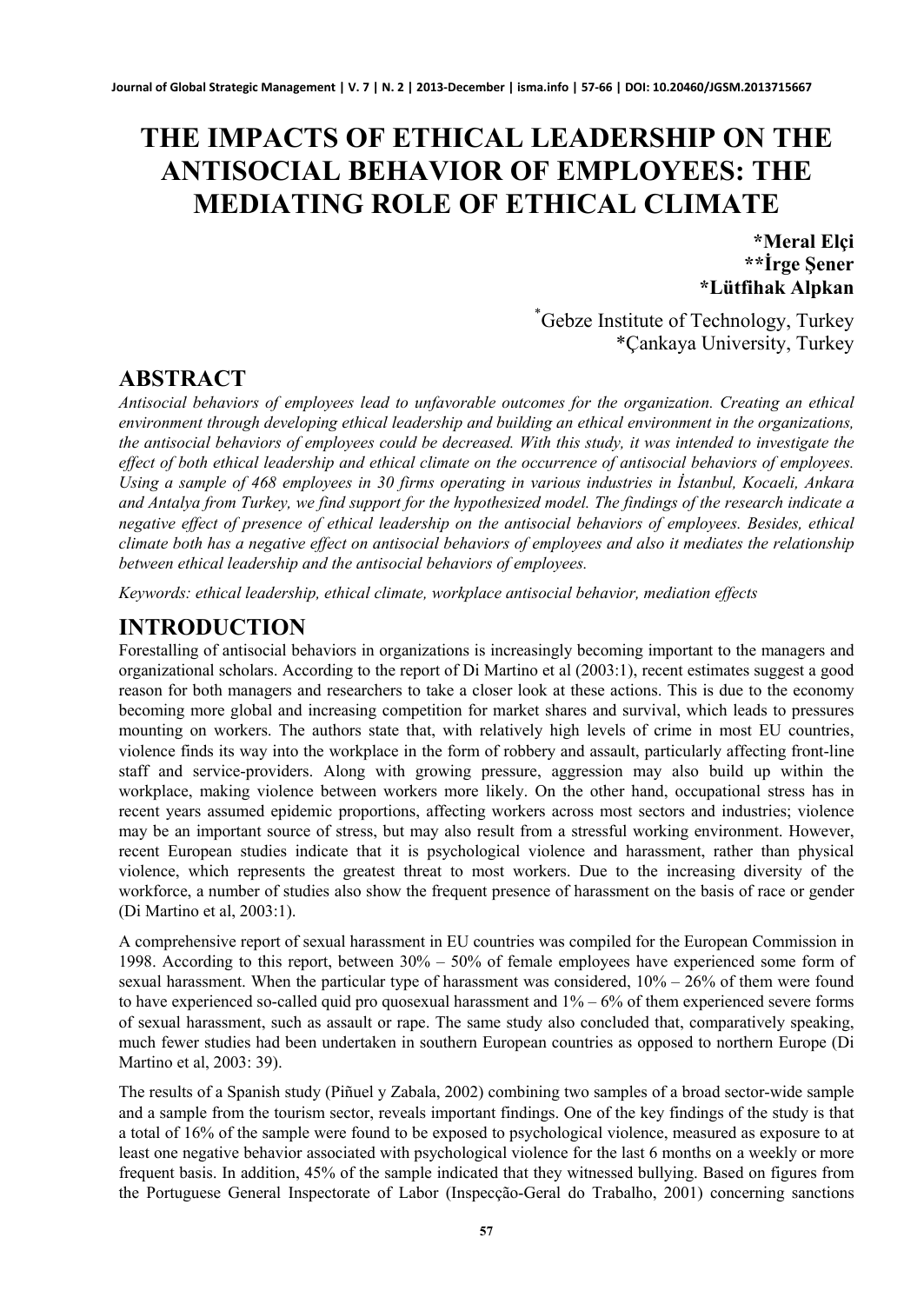against enterprises due to breach of health and safety legislation, a total of 0.8% (57 out of 7,013) were about 'moral harassment' or bullying.

The findings of the studies on mobbing in Turkey are similar to the findings of international studies. In one of the studies conducted in health, education and security industries in Bursa, 55% of 944 employees stated that they have been exposed to psychological mobbing behaviors, and 47% of the sample stated that they have witnessed such behaviors in the workplace (Bilgel et al, 2006). In another study, with a sample size of 427 employees working in hotels, it was determined that 27,4 % of the sample was exposed to psychological mobbing behaviors (Aydın and Özkul, 2007).

Antisocial behaviors are not limited with psychological mobbing or harassment; there exists many other different behaviors. The cost of such behaviors can be detrimental for organizations. Decision-making, productivity and financial costs at all levels of the organization might be affected by workplace deviant behaviors (Appelbaum et al, 2007); even employees' deviant behaviors may lead to failures of businesses (Hollinger, 1986). Therefore, it is important to understand the effects of such behaviors within the organization. Since these behaviors are considered to be unethical, we believe that presence of ethical leaders and an ethical climate will decrease the occurrence of these behaviors. Accordingly with this study, we aim to analyze the relations of ethical leadership and ethical climate with employees' antisocial behaviors. Within this frame, this study begins with literature review; research methodology, analysis and findings are discussed in the following section, and the last section includes the discussion and conclusion about research findings.

### **Literature Review**

### *The Antisocial Behavior of Employees*

Workplace deviant behavior is defined by Robinson and Bennett (1995: 556) as "voluntary behavior that violates significant organizational norms and in doing so threatens the well-being of an organization, its members, or both". Robinson and Bennett (1995) define two types of behaviors related to employee deviance as the ones directed against the organization and the other directed against the coworkers. The first type of behaviors is 'organizational deviance', whereas the second type of behaviors is 'interpersonal deviance'. The authors further separate 'organizational deviance into two as 'production deviance' and 'property deviance', where 'production deviance' is considered to be a minor deviance and 'property deviance' is considered to be a serious deviance. Examples include leaving early, taking excessive breaks, intentionally working slow, wasting resources for 'production deviance' and sabotaging equipment, accepting kickbacks, lying about hours worked, stealing from company for 'property deviance' (Robinson and Bennett, 1995). According to the authors, 'interpersonal deviance', on the other hand, consists of behaviors that occur among coworkers. 'Political deviance', such as gossip, favoritism, blaming coworkers, competing non-beneficially are examples for minor deviance, and 'personal aggression', such as sexual harassment, verbal abuse, bullying, stealing from co-workers and endangering co-workers are examples for serious deviance (Robinson and Bennett, 1995).

'Workplace deviance' has been conceptualized in many ways (i.e. counterproductive work behavior, mobbing/bullying), 'antisocial behavior' being one of these. Robinson and Greenberg (1998) states that there exists no generally agreed upon definition of workplace deviance. Among the most prominent areas of study that relate to deviant behavior are antisocial behavior, counterproductive behavior, dysfunctional behavior, and organizational misbehavior (Kidwell and Martin, 2005:5). The common theme which all of the concepts have is the harmful effect of such behaviors to the organization. In their research, Robinson and O'Leary-Kelly (1998) use 'antisocial behavior' broadly to describe the negative behaviors in organizations. Giacalone and Greenberg (1997) also describe 'antisocial behavior' as 'any behavior that brings harm, or is intended to bring harm to the organization, its employees, or its stakeholders". According to Giacalone and Greenberg (1997), antisocial behavior focuses more on personal, political, and property interactions and less so on production, with the exception of sabotage (Giacalone & Greenberg, 1997). Antisocial behavior includes aggression, discrimination, theft, interpersonal violence, sabotage, harassment, lying, revenge and whistleblowing (Kidwell and Martin, 2005).

In order to predict deviant behaviors in the organizations, Hollinger (1986) suggests the importance of personal characteristics and perceptions and attitudes of employees about their employer. Apart from the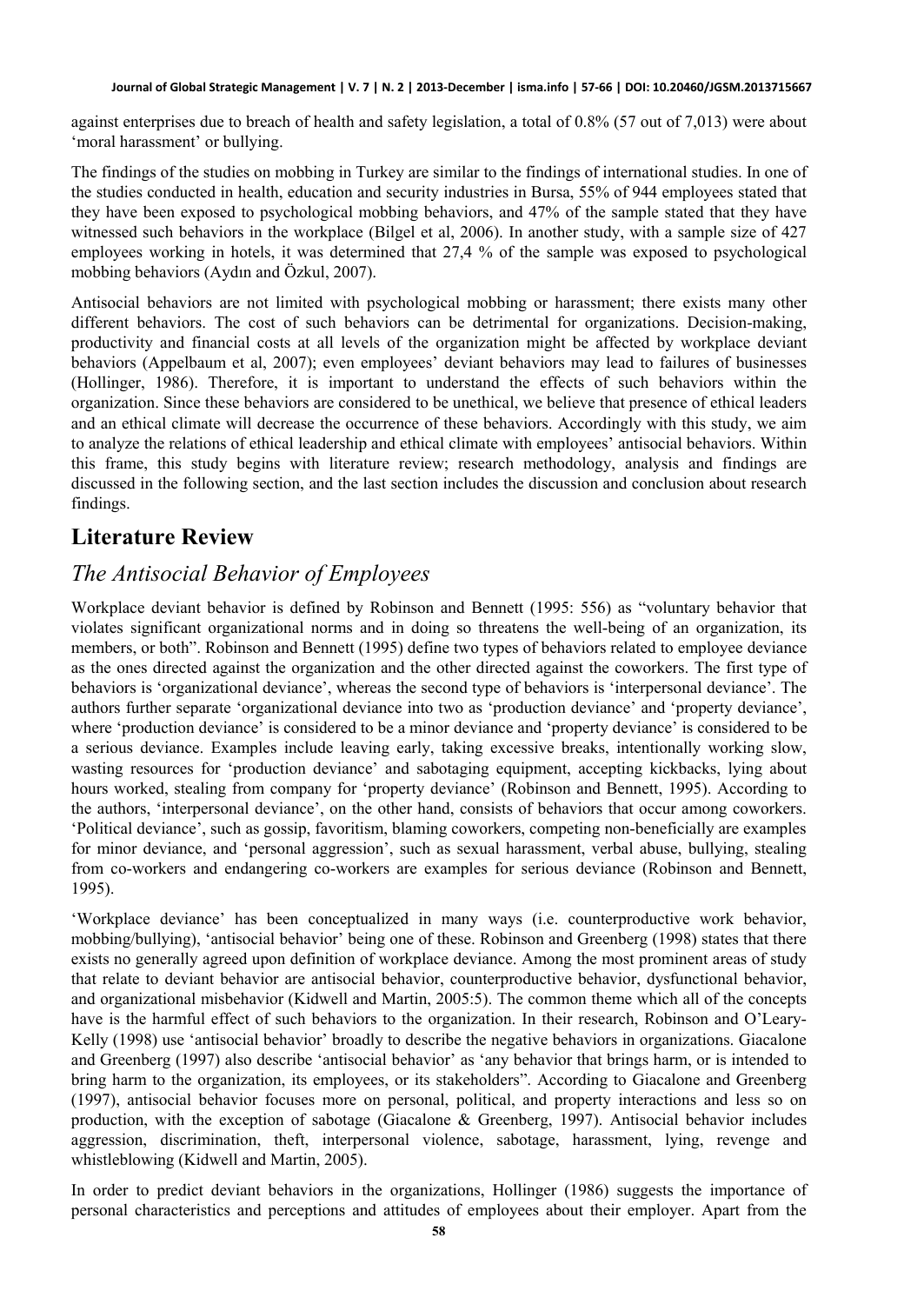individual factors that affect deviant behaviors, factors related to the organization plays an important role. Sims (1992) indicates that the organization's support or encouragement of such behaviors forms the major reason for the occurrence of these behaviors. In addition, Appelbaum et al (2005) suggest that deviant role models within the organization will lead the employees to have deviant behaviors. Therefore, it is important to consider organizational factors that creates or prevents the occurrence of antisocial behaviors.

#### *Ethical Leadership and the Antisocial Behavior of Employees*

Brown et al (2005: 120) defines ethical leadership as "the demonstration of normatively appropriate conduct through personal actions and interpersonal relationships, and the promotion of such conduct to followers through two-way communication, reinforcement, and decision-making". Ethical leaders signal to employees that, doing the right thing, is expected, encouraged and valued; in turn employees are more likely to perceive an ethical organizational environment (Mayer et al, 2010:8). According to the authors, ethical leadership is related to various favorable employee outcomes. Therefore, leadership is an important factor which shapes employees' ethical behaviors (Brown et al, 2005). Ethical leadership is found to decrease employee misconduct, deviant behaviors and organizational bullying in the organizations (Mayer et al, 2009, 2010; Stouten et al, 2010; Miao et al, 2012). According to Trevino and Brown (2005), leaders who act unethically will create the appropriate medium for employees' deviant behaviors.

Leader's effect on organization's values is not a new idea. Since people are social beings who are affected from other people, leaders are the important role models in order to foster a favorable ethical climate. Several scholars have presented models of organizational leaders' influences on organizational culture and climates. According to the research findings, there exists a positive relation between leadership and ethical climate (Jose and Thibodeaux, 1999; Pickson et al., 2001; Schminke et al, 2005; Neubert et al, 2009; Mayer et al, 2010). [Mendonca \(2001:268\)](http://www.sciencedirect.com/science/article/pii/S0749597805000373#bib55) notes that, "leaders are responsible for the organization's moral climate that, in effect, reflects the moral development of the leader" and [Aronson \(2001: 245\)](http://www.sciencedirect.com/science/article/pii/S0749597805000373#bib5) states that, "ethical behavior on the part of the leader would appear to be a necessary condition for the establishment of an ethical organization". [Treviño et al \(2000: 128\)](http://www.sciencedirect.com/science/article/pii/S0749597805000373#bib87) discuss the importance of a leader's reputation for ethical leadership, noting that "values are the glue that holds things together, and values must be conveyed from the top of the organization". [Dickson et al \(2001\)](http://www.sciencedirect.com/science/article/pii/S0749597805000373#bib21) suggest that the critical determinant of ethical climate is the leader's ethical behavior. Some scholars ([Sims, 2000](http://www.sciencedirect.com/science/article/pii/S0749597805000373#bib77); [Sims and Brinkman, 2002\)](http://www.sciencedirect.com/science/article/pii/S0749597805000373#bib78) draw on [Schein \(1985\)](http://www.sciencedirect.com/science/article/pii/S0749597805000373#bib73) to describe how leaders shape and reinforce the ethical climate of an organization. A leader's ethical approach affects an organization's ethical climate (i.e. role modeling, rewards, selection, and communication), they all agree that leaders have substantial power to create and maintain ethical norms and processes, and to create a particular kind of ethical climate (Schminke et al, 2005).

#### *Ethical Climate and the Antisocial Behavior of Employees*

Ethical climate is defined as "the prevailing perceptions of typical organizational practices and procedures that have ethical content" (Victor and Cullen, 1988: 101). Peterson (2002: 50) defines ethical climate as "the shared perceptions of what ethically correct behavior is and how ethical issues should be handled in the organization" and asserts that the climates with a strong emphasis on ethical behavior tend to encounter less workplace deviant behaviors. Victor and Cullen (1988) conclude that ethical climate affects the employee behavior. As an example, the findings of Bartel et al (1998) research indicate a negative relation between ethical climate and ethical violation.

Robinson and Bennett (1995) determined that organization's ethical climate as a good predictor of unethical behavior. Mayer et al (2010:9) indicate that "ethical climates can serve as one cue to help individuals know what types of (un)ethical behaviors are (un)acceptable in the work unit". According to Griffin and Van Fleet (2006), unfavorable culture and ethical climate is one of the factors that trigger workplace deviance. The findings of the meta-analysis study of Martin and Cullen (2006) suggest a negative correlation between positive ethical climates and dysfunctional organizational behavior. Peterson (2002) found out a positive correlation among the type of deviant behavior and the ethical climate of the organization. This study demonstrates that employees are less likely to engage in political deviance when they feel that their organization is concerned for their welfare.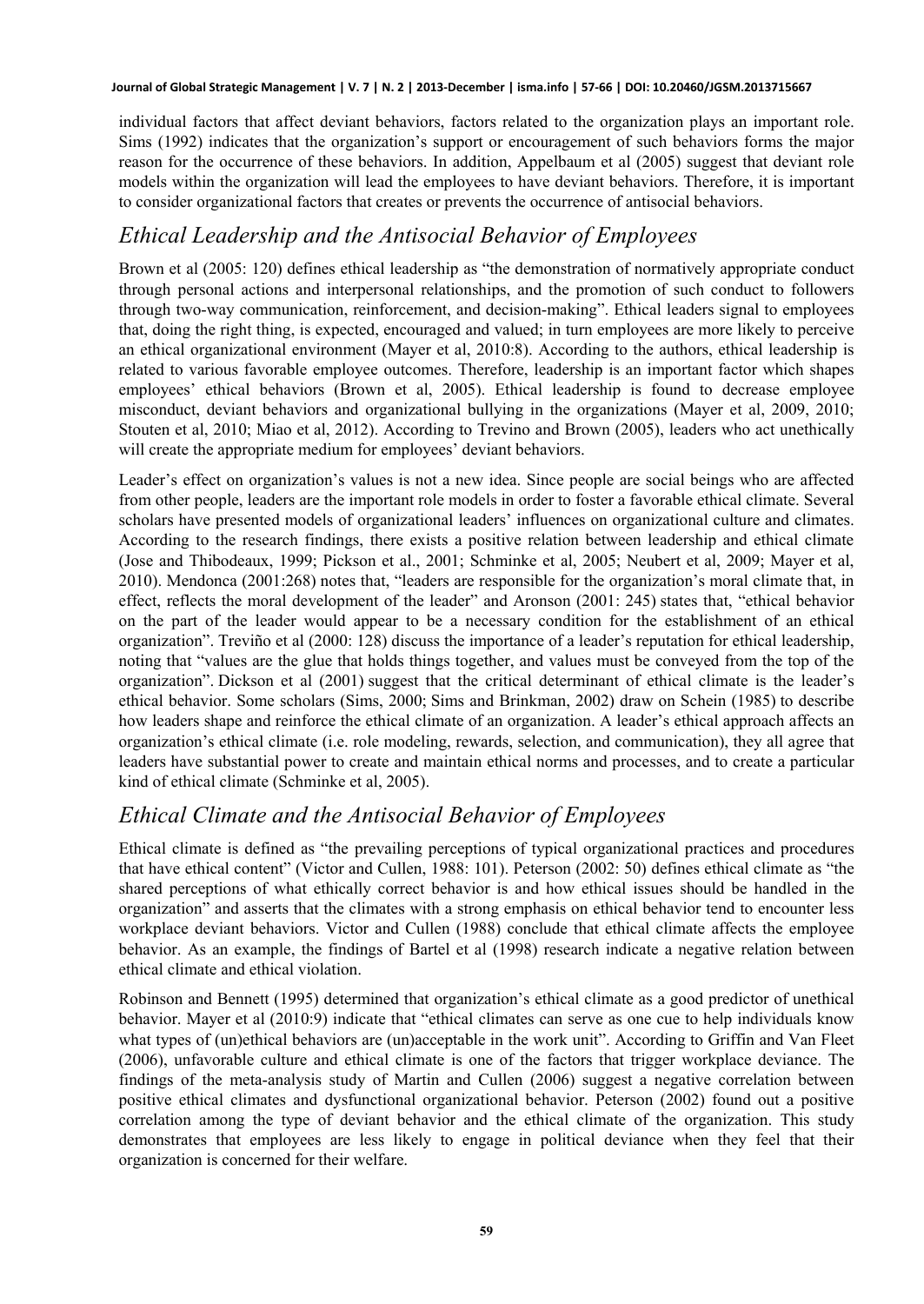### **METHODOLOGY**

*Research Goal and the Theoretical Model* 

In this study, it was intended to examine how ethical leadership and ethical climate influence the antisocial behaviors of employees. Theoretical model of the research is demonstrated in Figure 1. The following hypotheses are proposed for testing:

*H1: Ethical leadership positively influences ethical climate.*

*H2: Ethical leadership negatively influences the antisocial behavior of employees.*

*H3: Ethical climate negatively influences the antisocial behavior of employees*

*H4: Ethical climate has a mediating role in "ethical leadership and employees' antisocial behaviors" relation.* 

**Figure 1:** The Theoretical Model



#### Sample and Data Collection

Data were collected from 468 employees (of which 271 of them - %57,9% - are male) from 30 different companies, including energy companies (19,2%), municipalities (17,5%), education (% 23), hospitals and hotels (6%), technology (% 11,4), household appliances (white-goods: % 6,5). Participants' ages ranged from 18 to 57 years, and their tenure in the organization ranged from 1 year to over 58 years; the participants' tenure in their organizations range between 1 to 37 years. Most of the participants (74,4%) have a university degree. The occupations of the participants include staff positions (64,3%), managerial positions (23,7%) and professional positions (10%). 59% of the participants are employed in service and education industry, 37% of them are employed in manufacturing and sales industry and 3,8% are employed in trade industry.

Employees' perception of the ethical leadership behavior of their superior/immediate authority figure was measured with the Ethical Leadership Scale (ELS), adopted from Brown et al (2005). Employees' perception of the ethical climate of their organizations was measured with the Ethical Climate Scale of Schwepker et al (1997) which is based on the scale of Qualls and Puto (1989). The scale for measuring antisocial behaviors of employees was adopted from Robinson and O'Leary-Kelly (1998). It describes negative behaviors by employees that have the potential to harm individuals and/or the organization. Antisocial behaviors include breaking rules, damaging company property, hurting other workers starting arguments with co-workers, and saying rude things about supervisors or organization etc. Responses were obtained using 5point Likert-type scale where (1) is 'strongly agree' and (5) representing 'strongly disagree'. Data obtained from the participants were analyzed by SPSS statistical package program.

### Data Analysis and Findings

The result of the factor analysis of research variables is presented in Table 1. A strong factor structure is supplied through the factor analyses performed upon variables concerned with ethical leadership, ethical climate and the antisocial behavior of employees. This indicates that the questionnaire statements used to measure these concepts were loaded to the variables. The total variance explained by this analysis is 63,959.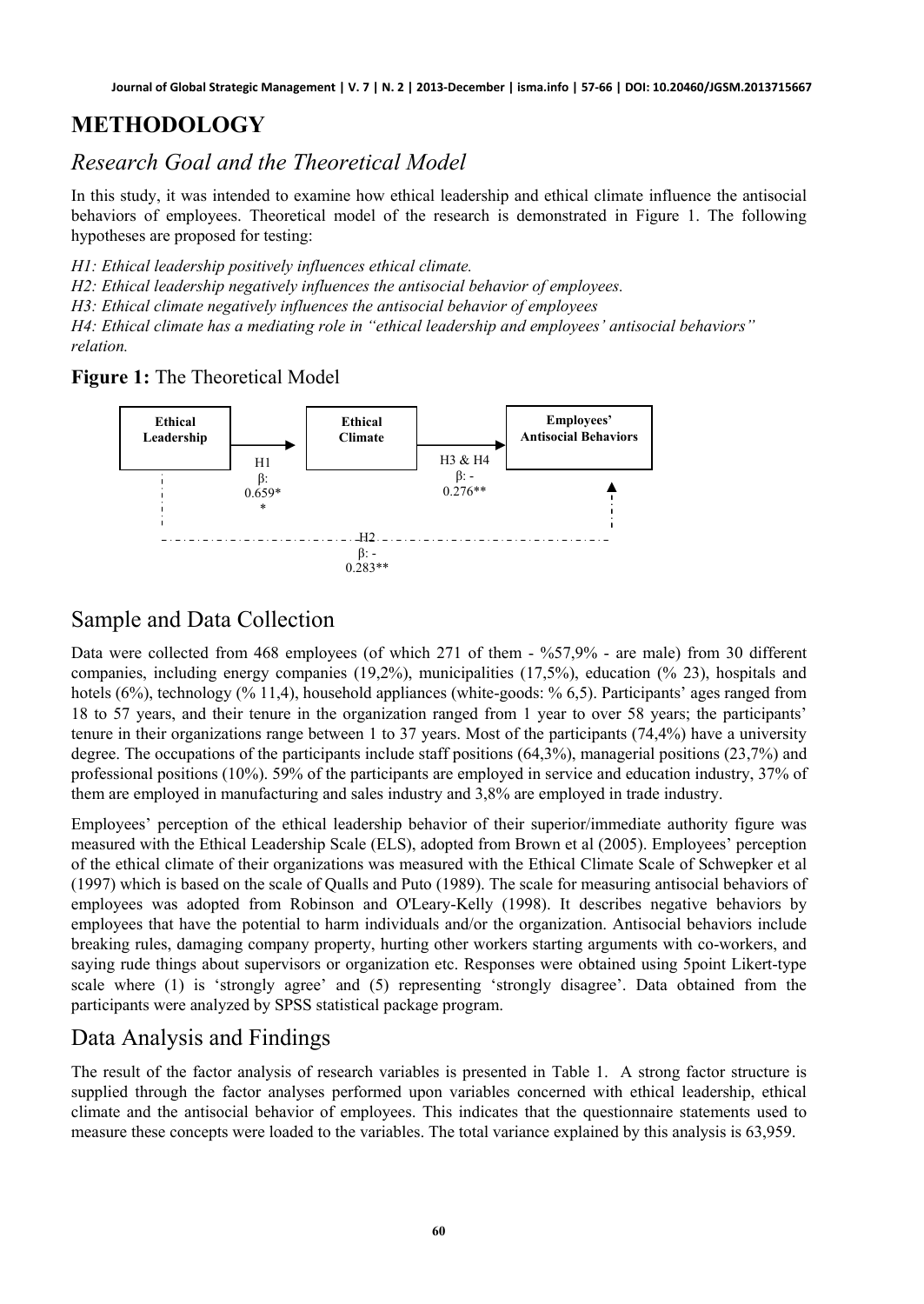#### **Table 1: Factor analysis for ethical leadership, ethical climate and the Antisocial Behavior of Employees**

|                                                                                                                                                                                                                |                       |                    | Components                                 |
|----------------------------------------------------------------------------------------------------------------------------------------------------------------------------------------------------------------|-----------------------|--------------------|--------------------------------------------|
|                                                                                                                                                                                                                | leadership<br>Ethical | climate<br>Ethical | The Antisocial<br>Behavior of<br>Employees |
| EL9 Has the best interest of employees in mind                                                                                                                                                                 | ,842                  |                    |                                            |
| EL5 Makes fair and balanced decisions                                                                                                                                                                          | ,840                  |                    |                                            |
| EL6 Can be trusted                                                                                                                                                                                             | ,835                  |                    |                                            |
| EL8 Sets an example of how to do things the right way in terms of ethics                                                                                                                                       | ,820                  |                    |                                            |
| EL10 When making decisions asks "what is the right thing to do?"                                                                                                                                               | ,792                  |                    |                                            |
| EL2 Defines success not just by results but also by the way that they are obtained                                                                                                                             | ,784                  |                    |                                            |
| EL7 Discusses business ethics or values with employees                                                                                                                                                         | ,764                  |                    |                                            |
| EL3 Listens to what employees have to say                                                                                                                                                                      | ,748                  |                    |                                            |
| EL1Conducts his/her personal life in an ethical manner                                                                                                                                                         | ,670                  |                    |                                            |
| EL4 Disciplines employees who violate ethical standards                                                                                                                                                        | ,653                  |                    |                                            |
| EC2 My company strictly enforces a code of ethics                                                                                                                                                              |                       | ,818               |                                            |
| EC3 My company has policies with regards to ethical behavior                                                                                                                                                   |                       | ,797               |                                            |
| EC4 My company strictly enforces policies regarding ethical behavior                                                                                                                                           |                       | ,780               |                                            |
| EC6 If a sales executive in my company is discovered to have engaged in unethical behavior<br>that results primarily in personal gain (rather than corporate gain), she or he will be promptly<br>reprimanded  |                       | ,766               |                                            |
| EC5 Top management in my company has let it be known in no uncertain terms that ethical<br>behaviors will not be tolerated                                                                                     |                       | ,762               |                                            |
| EC1 My company has a formal, written code of ethics                                                                                                                                                            |                       | ,744               |                                            |
| EC7 If a sales executive in my company is discovered to have engaged in unethical behavior<br>that results in primarily corporate gain (rather than personal gain), she or he will be promptly<br>reprimanded. |                       | ,728               |                                            |
| EM2 I said or did something to purposely hurt someone at work.                                                                                                                                                 |                       |                    | ,789                                       |
| EM9 I said rude things about my supervisor or organization.                                                                                                                                                    |                       |                    | ,787                                       |
| EM5 I deliberately bent or broke a rule (s)                                                                                                                                                                    |                       |                    | ,783                                       |
| EM7 I did something that harmed my employer or boss                                                                                                                                                            |                       |                    | ,769                                       |
| EM3 I did work badly, incorrectly or slowly on purpose.                                                                                                                                                        |                       |                    | ,735                                       |
| EM8 Started an argument with someone at work                                                                                                                                                                   |                       |                    | ,733                                       |
| EM1 I damaged property belonging to my employee                                                                                                                                                                |                       |                    | ,681                                       |
| EM4 Griped with co-workers                                                                                                                                                                                     |                       |                    | ,570                                       |
| EM6 Criticized people at work<br>Mathad: Dringinal Component Anglycic Datation Mathad: Varie                                                                                                                   |                       |                    | ,476                                       |

Extraction Method: Principal Component Analysis. Rotation Method: Varimax with Kaiser Normalization.

a Rotation converged in 5 iterations. Total variance explained: 63,959

We have conducted variance analyses in order to develop an understanding of the differences between different variables. According to the results of t-test for gender, there exist differences between females and males concerning their perceptions of ethical leadership and antisocial behaviors, and there exist no difference between the gender groups concerning their perceptions of ethical climate. As it can be inferred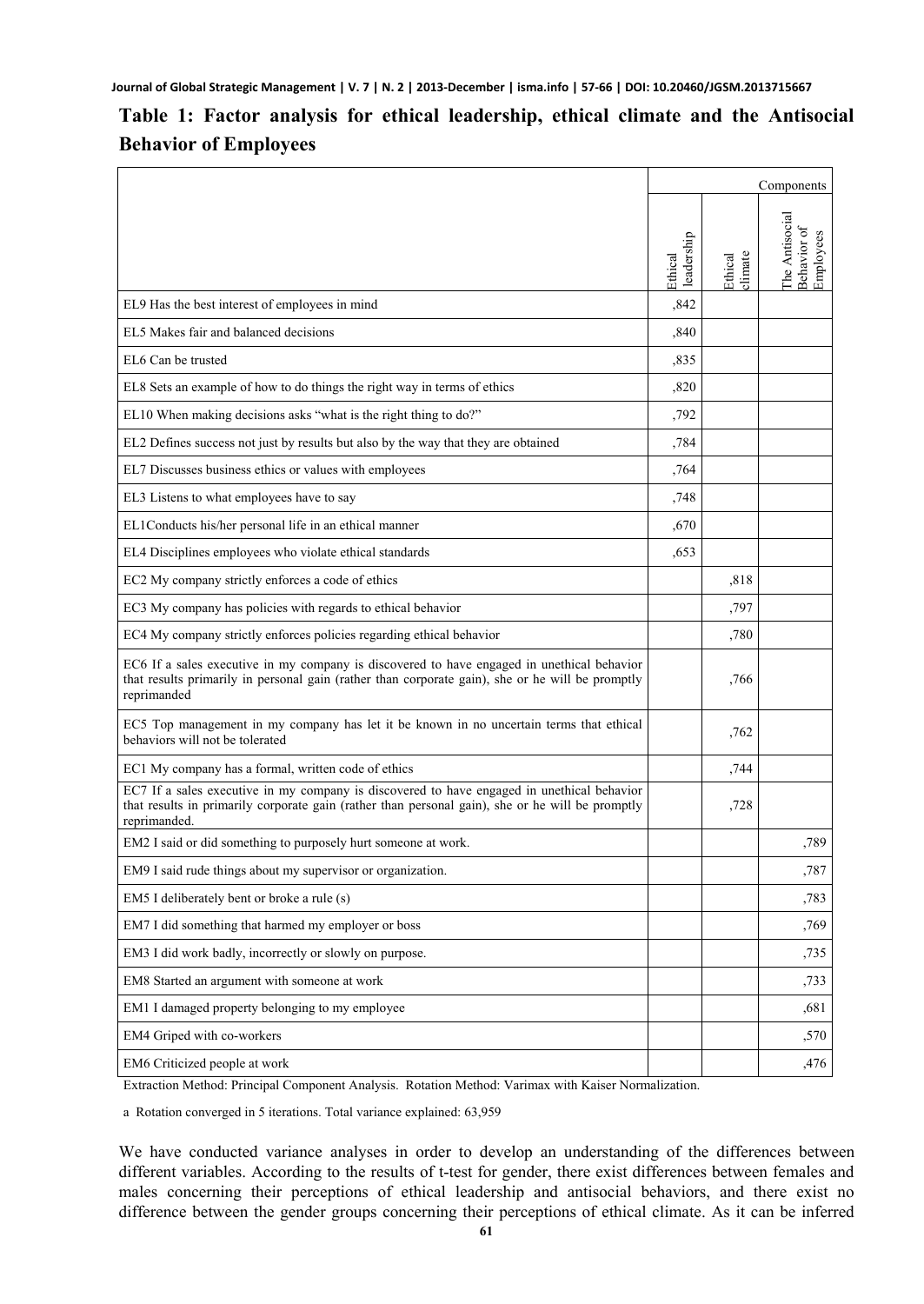from Table-2, the perceptions of males of ethical leadership and antisocial behaviors are slightly higher than those of females.

| <b>Variables</b>               | Gender | N   | Mean   | Std. Dev. | F          |  |
|--------------------------------|--------|-----|--------|-----------|------------|--|
| Ethical                        | Female | 194 | 36.418 | .92179    | $6.930*$   |  |
| Leadership                     | Male   | 269 | 37.085 | .77408    |            |  |
| Ethical<br>Climate             | Female | 194 | 38.814 | .90371    | .670       |  |
|                                | Male   | 269 | 39.442 | 83281     |            |  |
| Antisocial<br><b>Behaviors</b> | Female | 194 | 11.321 | .23087    | $12.250**$ |  |
|                                | Male   | 269 | 12.119 | .41183    |            |  |

**Table 2: T-test for Gender Groups** 

\* Significant at the 0.05 level, \*\* Significant at the 0.01 level,

As for the categorical items having more than two possible answers (i.e. categories), we conducted analyses of variance in order to understand if any variance exists between groups of possible categories of answer for the following questions: business industry and position. Then for those variables that produced significant variance we conducted post hoc Duncan tests, in order to understand the differences of means for each category, where categories of answers are displayed in an ascending order concerning the values of the means on a scale from 1 to 5. The results of the analysis are presented in Table-3. Table-3 shows that levels of ethical leadership, ethical climate and employees' anti-social behaviors are significantly different concerning the different type of business industries and position of the participants.

#### **Table 3: Results of the Analyses of Variance**

|                        | <b>Business</b><br><b>Industry</b> | <b>Position</b> |
|------------------------|------------------------------------|-----------------|
| <b>Variables</b>       | F                                  | F               |
| Ethical                |                                    |                 |
| Leadership             | 4.803**                            | $2.337*$        |
| <b>Ethical Climate</b> | 15.404**                           | $3.225**$       |
| Anti-social            |                                    |                 |
| <b>Behaviors</b>       | $11.410**$                         | 13.889**        |

According to the results of the analyses of Duncan tests, the participants working at trade industry have a significantly higher amount of ethical leadership perception when compared to all of the other participants working at other industries (goods/products production and sales, service and manufacturing). The participants working at foods/products production and sales industry have a higher amount of ethical climate perception significantly different from trade and service and manufacturing industries. In addition, the participants working at service and manufacturing industry has a significantly higher amount of the antisocial behavior perceptions when compared with the other two industries.

Senior managers have a significantly lower amount of ethical leadership perception when compared with all of the others. Business partners or bosses have a higher amount of ethical climate perception significantly different from doctors and dentists. And finally, doctors and dentists have a significantly higher amount of perception of the anti-social behaviors than all the other participants.

Means, standard deviations and correlations for all the variables used in this study are presented in Table-4. Correlation Analysis indicates a significant relationship among the variables. As it can be inferred from the Table-4, there exists a negative relation of the antisocial behaviors of employees, respectively with, ethical climate (r=-,343\*\*), ethical leadership (r=-,283\*\*), age (r=-,163\*\*) and tenure (r=-,139\*\*).

Cronbach alpha is calculated to measure the internal consistency of the reliability of the variables. Reliability coefficient of .70 or higher is considered "acceptable". For this study, the cronbach alpha for the scales are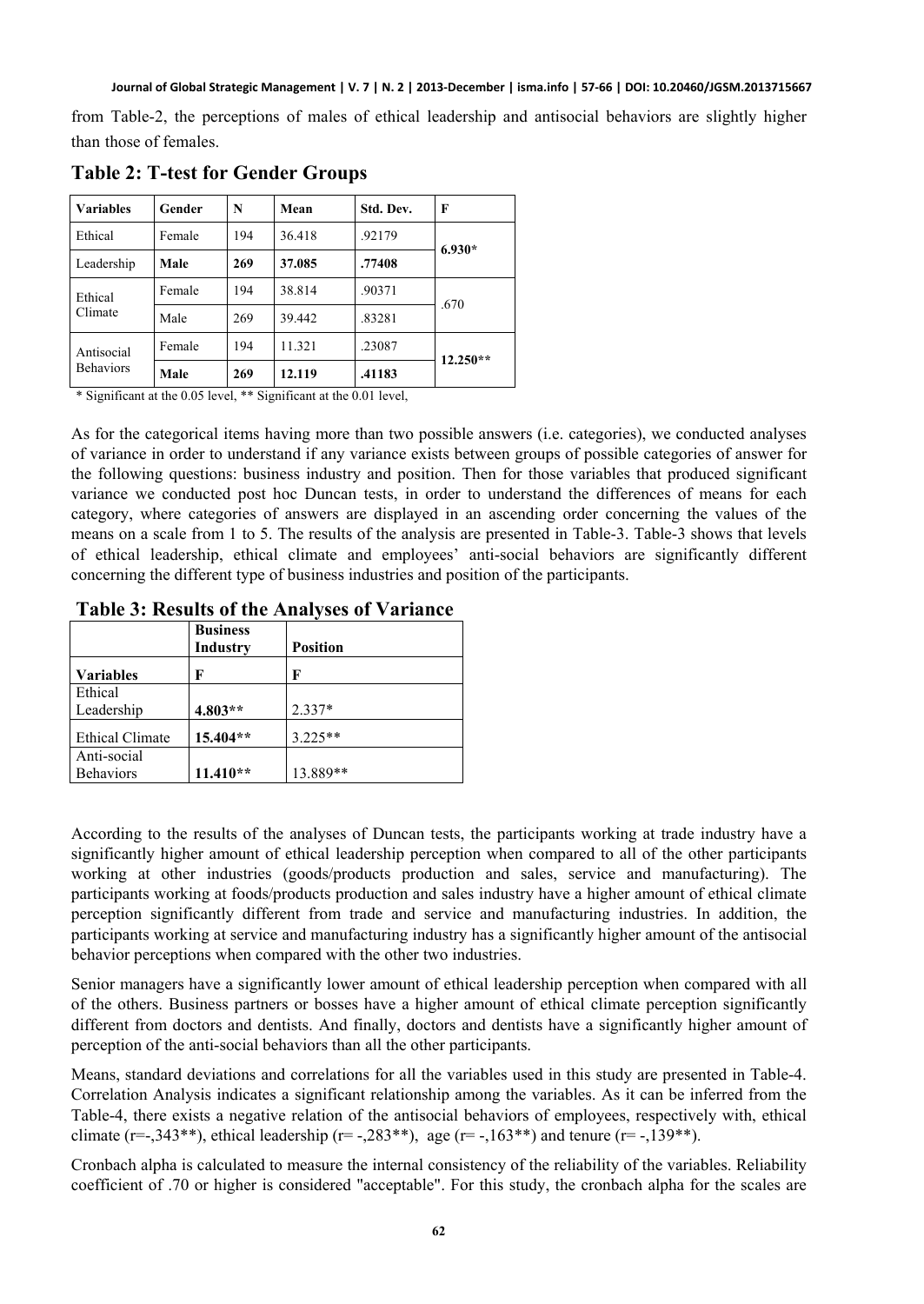**Journal of Global Strategic Management | V. 7 | N. 2 | 2013-December | isma.info | 57-66 | DOI: 10.20460/JGSM.2013715667**

0,856, 0,933 and 0,947 respectively, suggesting that the items have relatively high internal consistency (Table-4).

|                | Variables                        | M     | <b>SD</b> |                         |                         |                        | 4         | 5                        |
|----------------|----------------------------------|-------|-----------|-------------------------|-------------------------|------------------------|-----------|--------------------------|
|                | Ethical leadership               | 3,681 | 0,83883   | $\alpha = 0.9478$       |                         |                        |           |                          |
| 2              | <b>Ethical Climate</b>           | 3,918 | 0,86282   | $0.659$ <sup>**</sup> ) | $\alpha = 0.9330$       |                        |           |                          |
| 3              | Antisocial Behavior of Employees | 1,179 | 0,34958   | $-.283$ <sup>**</sup> ) | $-.343$ <sup>**</sup> ) | $\alpha = 0.8569$      |           |                          |
| $\overline{4}$ | Age of the Institution           | 29,61 | 23,35737  | 0.031                   | 0,078                   | 0.05                   |           |                          |
|                | Age                              | 33,18 | 7,08298   | $,151$ <sup>**</sup> )  | $,186$ <sup>**</sup> )  | $-163$ <sup>**</sup> ) | $,120(*)$ |                          |
| 6              | Tenure                           | 7,488 | 5,90099   | $,163$ <sup>**</sup> )  | $,193$ <sup>**</sup> )  | $-139$ <sup>**</sup> ) | 0.055     | $,727$ <sup>(**)</sup> ) |

**Table 4: Means, Standard Deviations, Inter-Correlations among Variables and Alpha Reliabilities** 

\* Correlation is significant at the 0.05 level (2-tailed).

\*\* Correlation is significant at the 0.01 level (2-tailed).

Results of the regression analyses are presented in Table-5. According to the results, both ethical leadership and ethical climate affect the antisocial behaviors of employees negatively. In addition, the ethical leadership is found to have a significant positive effect on the ethical climate. However, when regressed together the significant effect of leadership on the behaviors disappear. It is because of the overshadowing effect of the ethical climate; in other words, ethical climate plays a mediating role in the negative relation between ethical leadership and antisocial behaviors. These findings provide support for all of the proposed hypotheses of the study.

**Table 5: Effects of Ethical Leadership and Ethical Climate on the Antisocial Behavior of Employees** 

|                              | <b>Dependent Variables</b>        |                                   |                                   |  |  |  |
|------------------------------|-----------------------------------|-----------------------------------|-----------------------------------|--|--|--|
|                              | Model $1$ :                       | Model 2:                          |                                   |  |  |  |
|                              | Ethical Climate                   | Employees' Antisocial Behaviors   | Employees' Antisocial Behaviors   |  |  |  |
| <b>Independent Variables</b> | Standardized $\beta$ Coefficients | Standardized $\beta$ Coefficients | Standardized $\beta$ Coefficients |  |  |  |
| Ethical Leadership           | $0.659**$                         | $-0.283**$                        | $-0.101$                          |  |  |  |
| <b>Ethical Climate</b>       |                                   |                                   | $-0.276**$                        |  |  |  |
| Adjusted R2                  | 0.433                             | 0.078                             | 0.120                             |  |  |  |
| F                            | 354.453**                         | $40.201**$                        | 32.351**                          |  |  |  |

\*\* Significant at the 0.01 level

## **CONCLUSION**

With this study, it was mainly aimed to understand the effects of ethical factors on the antisocial behaviors of employees. Antisocial behaviors create important problems for the organizations. These behaviors both negatively affect the employees' own performance and the performance of other employees who are subjected to these behaviors. Therefore, decreasing or eliminating such behaviors is crucial for the organizations. The findings of our study suggest that by creating an ethical environment within the organizations, it is possible to decrease the effects of such behaviors. Leaders with their own principles and applications create an ethical atmosphere in their organizations; hence they enable the ease of ethical behaviors and decrease the occurrence of unethical behaviors. Presence of ethical leaders in the organizations contributes both directly and through developing an ethical climate, to decreasing employees' antisocial behaviors. The existence of an ethical climate perception of employees helps to decrease employees' antisocial behaviors. The results are also consistent with the previous research on this topic. Research findings indicate a negative relation among ethical leadership and deviant behaviors (Brown et al, 2005;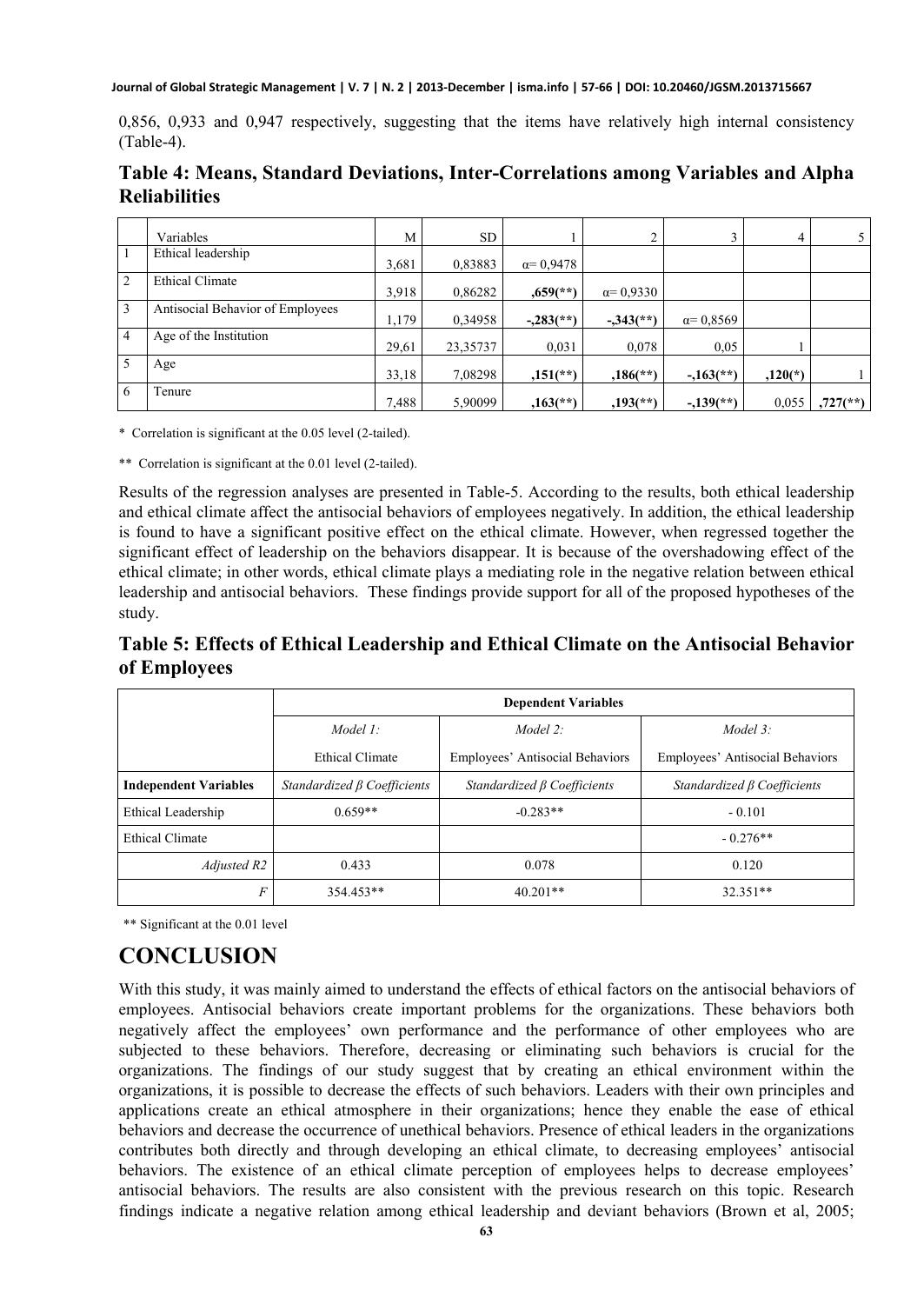Mayer et al, 2009). Mayer et al (2010: 9) indicate that, if ethical climate is higher in emphasizing ethical actions, employees will be less likely to exhibit unethical behaviors.

Although, this study contributes to the understanding of ethical leadership and ethical climate relation with the antisocial behaviors of employees in Turkey, it also has some limitations. The sample covers companies with comparatively large scale, the study should also be extended to cover the small sized companies since the effect of ethical leaders and presence of an ethical climate might be experienced more within a small group. The findings of this study indicate differences between some of the demographical variables and various industries, in terms of ethical leadership, ethical climate and antisocial behaviors perceptions of the participants. Future research should also concentrate on the perception differences about the influences of ethical leadership and ethical climate on employees' antisocial behaviors. In addition, this research is based on employees' own perceptions for antisocial behaviors; future research might also include the records of the companies about the employees who have behaved antisocially (i.e. mobbing, harassment, theft, lying), thus a more objective data could be derived. Longitudinal studies with inclusion of other possibly related variables such as organizational justice perceptions and reward systems are also suggested for further research.

It can be expected that antisocial behaviors of employees decrease when such demographic characteristics as age and tenure increase. But managers need not to wait until their employees get older to behave less antisocially, instead they may try to behave themselves as more ethical leaders and try to establish a more ethical milieu to work, then of course they may expect from their employees much desirable behaviors. According to Plinio et al (2010), the most important problem of the organizations is the nonexistence of ethical leaders. As the results of this study also indicate, realizing the benefits of ethical leaders for strengthening ethical climate and decreasing antisocial behaviors of employees, the organizations should select and educate ethical leaders.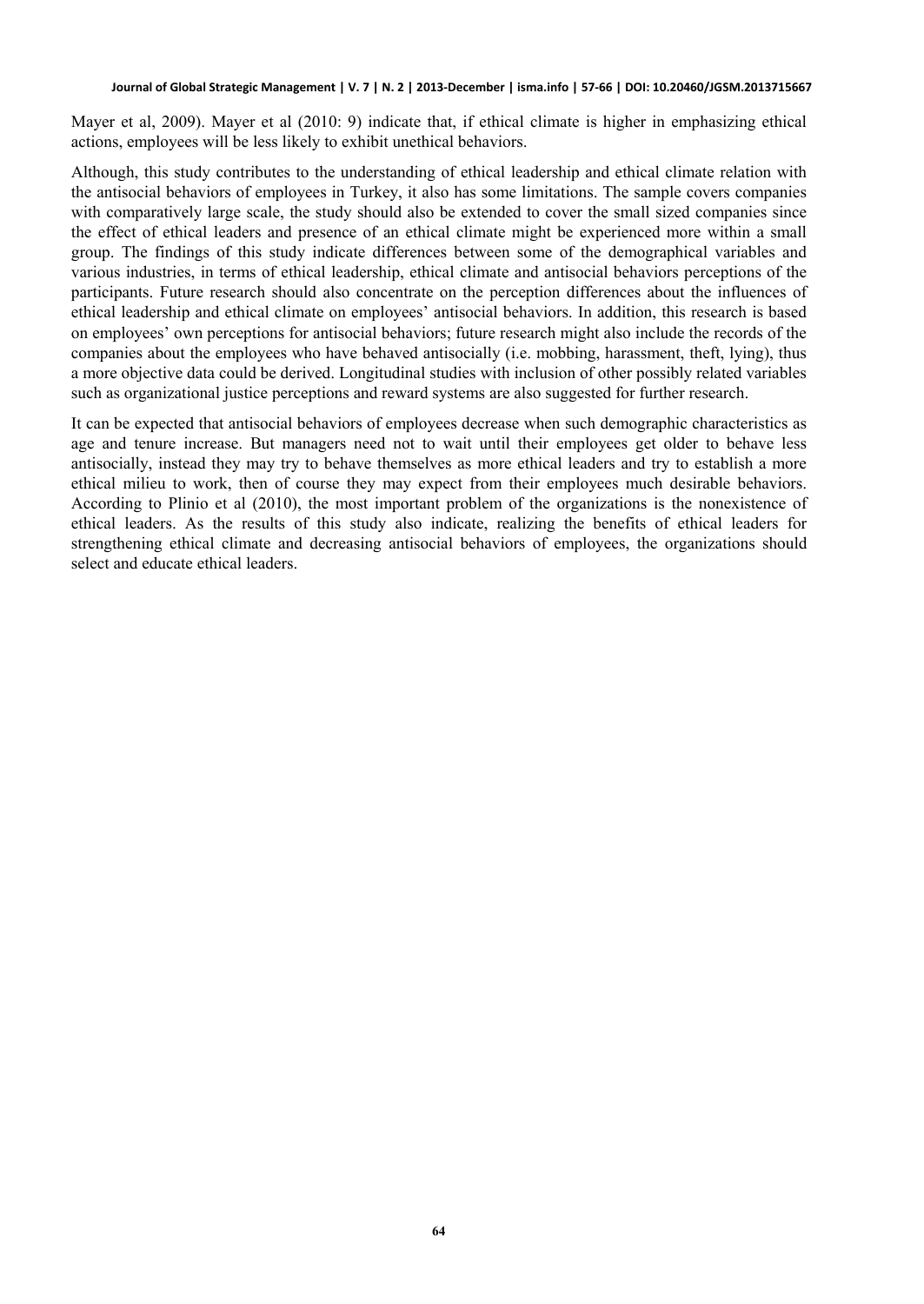**Journal of Global Strategic Management | V. 7 | N. 2 | 2013-December | isma.info | 57-66 | DOI: 10.20460/JGSM.2013715667**

#### **REFERENCES**

Appelbaum, S.H., Deguire, K.J. and Lay, M. (2005), The Relationship of Ethical Climate to Deviant Workplace Behavior', Corporate Governance, 5(4), pp. 43–56.

Appelbaum, S.H., Iaconi, G.D. and Matousek, A. (2007), Positive and Negative Deviant Workplace Behaviors: Causes, Impacts and Solutions, Corporate Governance, 7(5), pp.586–598.

[Aronson, E. \(2001\)](http://www.sciencedirect.com/science/article/pii/S0749597805000373#bib5), Integrating Leadership Styles and Ethical Perspectives, Canadian Journal of Administrative Sciences, 18, pp. 244–256.

Aydın, Ş. And Özkul, E. (2007), "İşyerinde Yaşanan Psikolojik Şiddetin Yapısı ve Boyutları: 4-5 Yıldızlı Otel İşletmeleri Örneği", Anadolu Üniversitesi Sosyal Bilimler Dergisi, 7(2), pp.169–186.

Bartels, L., Harrick, E., Martell, K. and Strickland, D. (1998), The Relationship between Ethical Climate and Ethical Problems within Human Resource Management, Journal of Business Ethics, 17, pp.799–804.

Bilgel, N; Aytac, S; Bayram, N. (2006), [Bullying in Turkish White-Collar Workers](http://apps.isiknowledge.com/InboundService.do?SID=Q272nIld4AiDfHbkm7G¨_return_url=http%3A%2F%2Fpcs.isiknowledge.com%2Fuml%2Fuml_view.cgi%3Fproduct_sid%3DQ272nIld4AiDfHbkm7G%26product%3DWOS%26marklist_id%3DWOS%26database_id%3DGB%26product_st_thomas%3Dhttp%253A%252F%252Festi%252Eisiknowledge%252Ecom%253A8360%252Festi%252Fxrpc%26sort_opt%3DDate&action=retrieve&product=WOS&mode=FullRecord&viewType=fullRecord&frmUML=1&UT=000238545700004), Occupational Medicine-Oxford, 56 (4), pp. 226–231.

Brown, M.E., Trevino, L.K. and Harrison, D.A. (2005), Ethical Leadership: A Social Learning Perspective for Construct Development and Testing, Organizational Behavior and Human Decision Processes, 97, pp.117–134.

[Dickson](http://www.sciencedirect.com/science/article/pii/S1048984301000698), M.W, [Smith](http://www.sciencedirect.com/science/article/pii/S1048984301000698), D.B., [Grojean,](http://www.sciencedirect.com/science/article/pii/S1048984301000698) M.W. and [Ehrhart](http://www.sciencedirect.com/science/article/pii/S1048984301000698); M (2001), An Organizational Climate Regarding Ethics: The Outcome of Leader Values and The Practices that Reflect Them, [The Leadership](http://www.sciencedirect.com/science/journal/10489843)  [Quarterly](http://www.sciencedirect.com/science/journal/10489843),<http://www.sciencedirect.com/science/journal/10489843/12/2> 12(2), pp.197–217.

Giacalone, R.A. and Greenberg, J. (1997), Antisocial Behavior in Organizations, Thousand Oaks, CA: Sage.

Griffin, R.W. and Van Fleet, D.D. (2006), Dysfunctional Organization Culture: The Role of Leadership in Motivating Dysfunctional Work Behaviors, Journal of Managerial Psychology, 21(8), pp. 698–708.

Hollinger, R.C. (1986), Acts against the Workplace: Social Bonding and Employee Deviance, Deviant Behavior, 7, pp.53–75.

Inspecção-Geral do Trabalho (Portugal) (2001), The Report of the General Inspectorate of Labour, Lisbon.

Jose, A. and [Thibodeaux](http://philpapers.org/s/Mary%20S.%20Thibodeaux), M.S. (1999), [Institutionalization of Ethics: The Perspective of Managers,](http://www.springerlink.com/content/wlw733611x567622/fulltext.pdf) [Journal of](http://philpapers.org/asearch.pl?pubn=Journal%20of%20Business%20Ethics)  [Business Ethics,](http://philpapers.org/asearch.pl?pubn=Journal%20of%20Business%20Ethics) 22(2), pp.133–143.

Kidwell, R.E. and Martin, C.L. (2005), The Prevalence (and Ambiguity) of Deviant Behavior at Work: An Overview, in Kidwell, R.E. and Martin, C.L. (Eds) "Managing Organizational Deviance", Sage Publications, London, pp: 1–37.

Martin, K. and Cullen, J. (2006), Continuities and Extensions of Ethical Climate Theory: A Meta-Analytic Review, Journal of Business Ethics, 69, pp.175–194.

Mayer, D.M., Kuenzi, M., Greenbaum, R., Bardes, M. and Salvador, R. (2009). How low does Ethical Leadership Flow? Test of a Trickle-Down Model, Organizational Behavior and Human Decision Processes, 108, pp.1–13.

Mayer, D.M., Kuenzi, M. and Greenbaum, R.L. (2010), Examining the Link between Ethical Leadership and Employee Misconduct: The Mediating Role of Ethical Climate, Journal of Business Ethics, 95, pp.7–16.

[Mendonca, M. \(2001](http://www.sciencedirect.com/science/article/pii/S0749597805000373#bib55)), Preparing for Ethical Leadership in Organizations, Canadian Journal of Administrative Sciences, 18, pp.266–276.

Miao, Q., Newman, A., Yu, J. and Xu, L. (2012), The Relationship Between Ethical Leadership and Unethical Pro-Organizational Behavior: Linear or Curvilinear Effects?, Journal of Business Ethics, pp.1–13.

Neubert, M.J., Carlson, D.S., Kacmar, K.M., Roberts, J.A. and Chonko, L.B. (2009), The Virtuous Influence of Ethical Leadership Behavior: Evidence from the Field, Journal of Business Ethics, 90, pp.157–170.